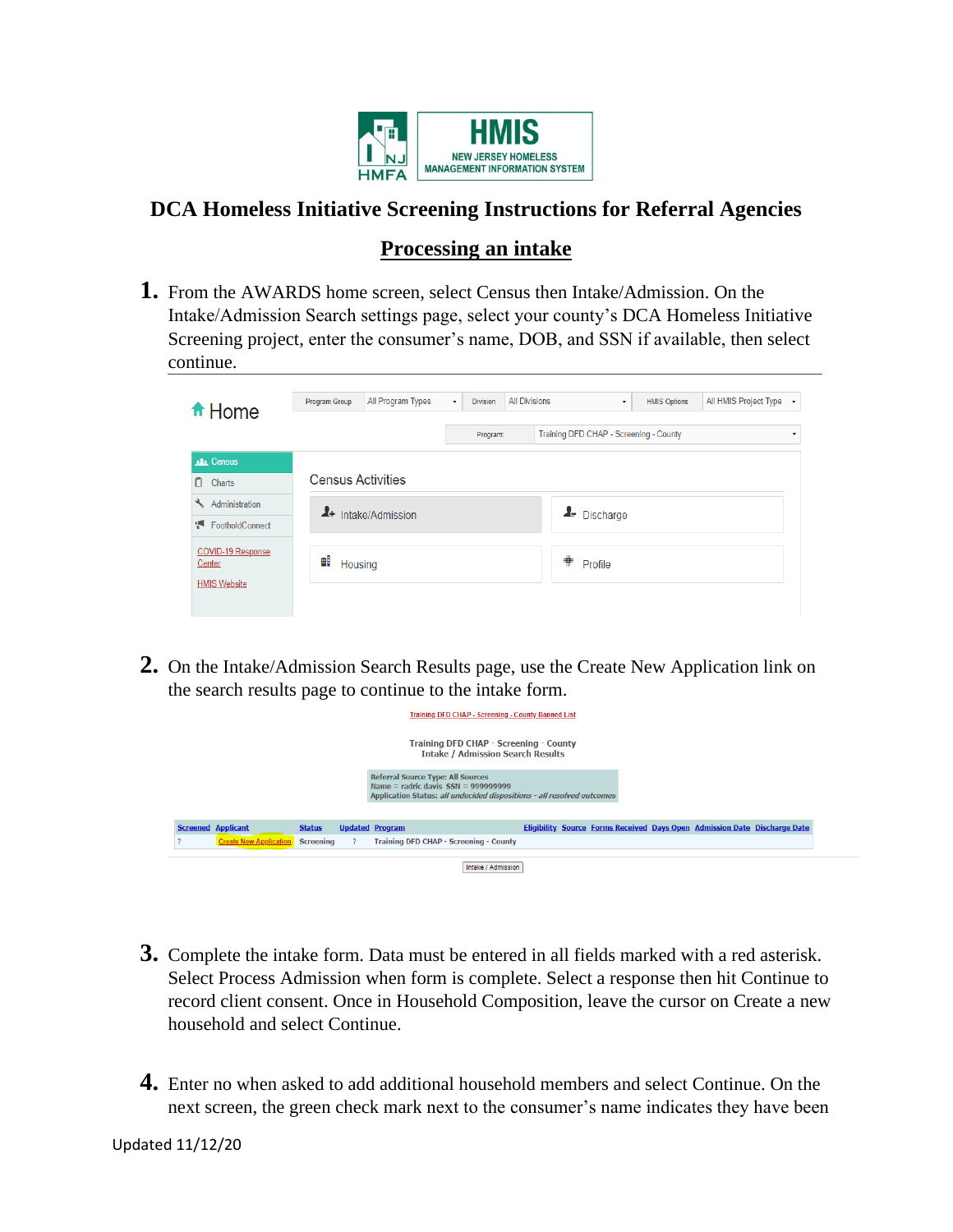admitted, their consent is recorded, and they were placed in a household.

| <b>Relation to Primary Client</b><br><b>First Name Last Name Date of Birth</b><br><b>SSN</b><br>radric<br>01/01/1995<br>Self<br>999-99-9999<br>davis<br><b>Navvadius</b><br>Wilburn<br>01/01/1994<br>999-99-9999<br>Cousin |
|----------------------------------------------------------------------------------------------------------------------------------------------------------------------------------------------------------------------------|
|                                                                                                                                                                                                                            |
|                                                                                                                                                                                                                            |
|                                                                                                                                                                                                                            |

**5.** The process of entering a consumer into your county's DCA Homeless Initiative Screening project is now complete.

## **Adding records to the consumer's filing cabinet**

- **1.** From the AWARDS home screen, select Census, then Profile, then Face Sheet.
- **2.** Select the consumer's name from the drop-down menu and select Continue.
- **3.** On the Face Sheet, locate the section titled Consumer File Cabinet near the bottom of the page. Select Update Consumer File Cabinet. From there, use the icon highlighted below to add a new record.

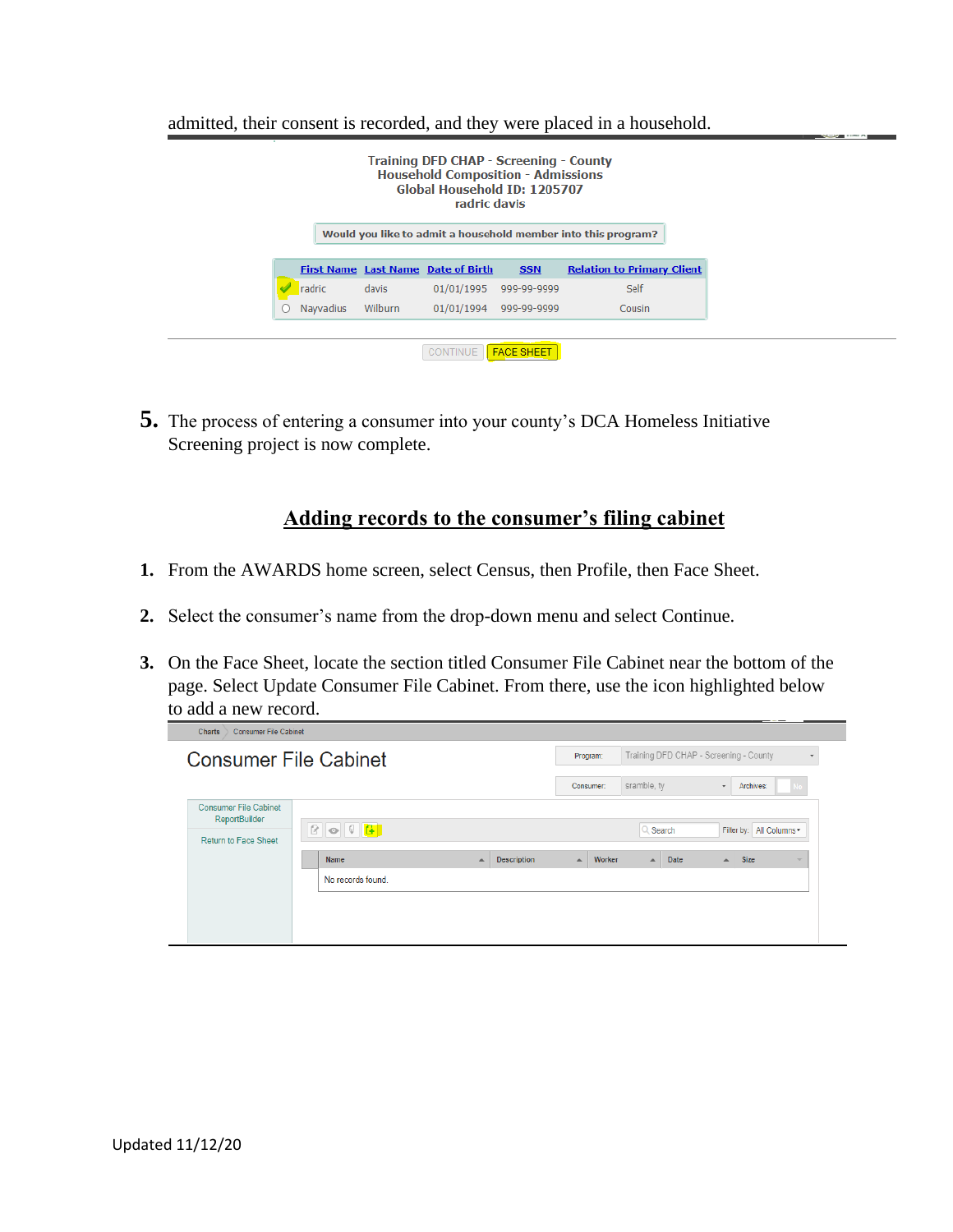**4.** Use the Choose File link to add records previously scanned to your computer to pick the correct file. Name your file and use the Save link to add the file to the consumer's record.

| <b>Consumer File Cabinet</b><br><b>Charts</b>  | New File                                                                                               |        |           |                                        |                          |
|------------------------------------------------|--------------------------------------------------------------------------------------------------------|--------|-----------|----------------------------------------|--------------------------|
| <b>Consumer File Cabinet</b>                   |                                                                                                        |        | Program:  | Training DFD CHAP - Screening - County | $\overline{\phantom{a}}$ |
|                                                |                                                                                                        |        | Consumer: | sramble, ty<br>$\scriptstyle\star$     | Archives:                |
| <b>New File</b><br><b>Return to Face Sheet</b> | * Name<br><b>Description</b><br>* File<br>Choose File No file chosen<br>Currently using 0.00MB of 20MB | Cancel | Save      |                                        |                          |

**5.** The process of adding a file to a consumer's record is now complete.

### **Referring a consumer to the Rapid Rehousing Program**

**1.** From the Home Screen, select the program you need to access from the drop-down menu. Then follow Census > Profile > Face Sheet to access the client's record.

| fi Home                     | Program Group            | All Program Types              | ۰ | <b>Division</b> | <b>All Divisions</b> | ۰                                             | <b>HMIS Options</b> | All HMIS Project Type + |  |
|-----------------------------|--------------------------|--------------------------------|---|-----------------|----------------------|-----------------------------------------------|---------------------|-------------------------|--|
|                             |                          |                                |   |                 |                      |                                               |                     |                         |  |
|                             |                          |                                |   | Program:        |                      | Training DFD CHAP - Screening - County        |                     |                         |  |
| <b>DR</b> Census            |                          |                                |   |                 |                      |                                               |                     |                         |  |
| n<br>Charts                 | <b>Census Activities</b> |                                |   |                 |                      |                                               |                     |                         |  |
| ₹<br>Administration         |                          | <sup>4+</sup> Intake/Admission |   |                 |                      | L- Discharge                                  |                     |                         |  |
| Ţ.<br>FootholdConnect       |                          |                                |   |                 |                      |                                               |                     |                         |  |
| COVID-19 Response<br>Center | 뺴<br>Housing             |                                |   |                 |                      | $\ddot{\ast}$<br>Profile                      |                     |                         |  |
| <b>HMIS Website</b>         |                          |                                |   |                 |                      | <b>Face Sheet</b><br><b>View Waiting List</b> |                     |                         |  |
|                             |                          |                                |   |                 |                      |                                               |                     |                         |  |

**2.** Select a consumer's name from the menu and select Continue.

×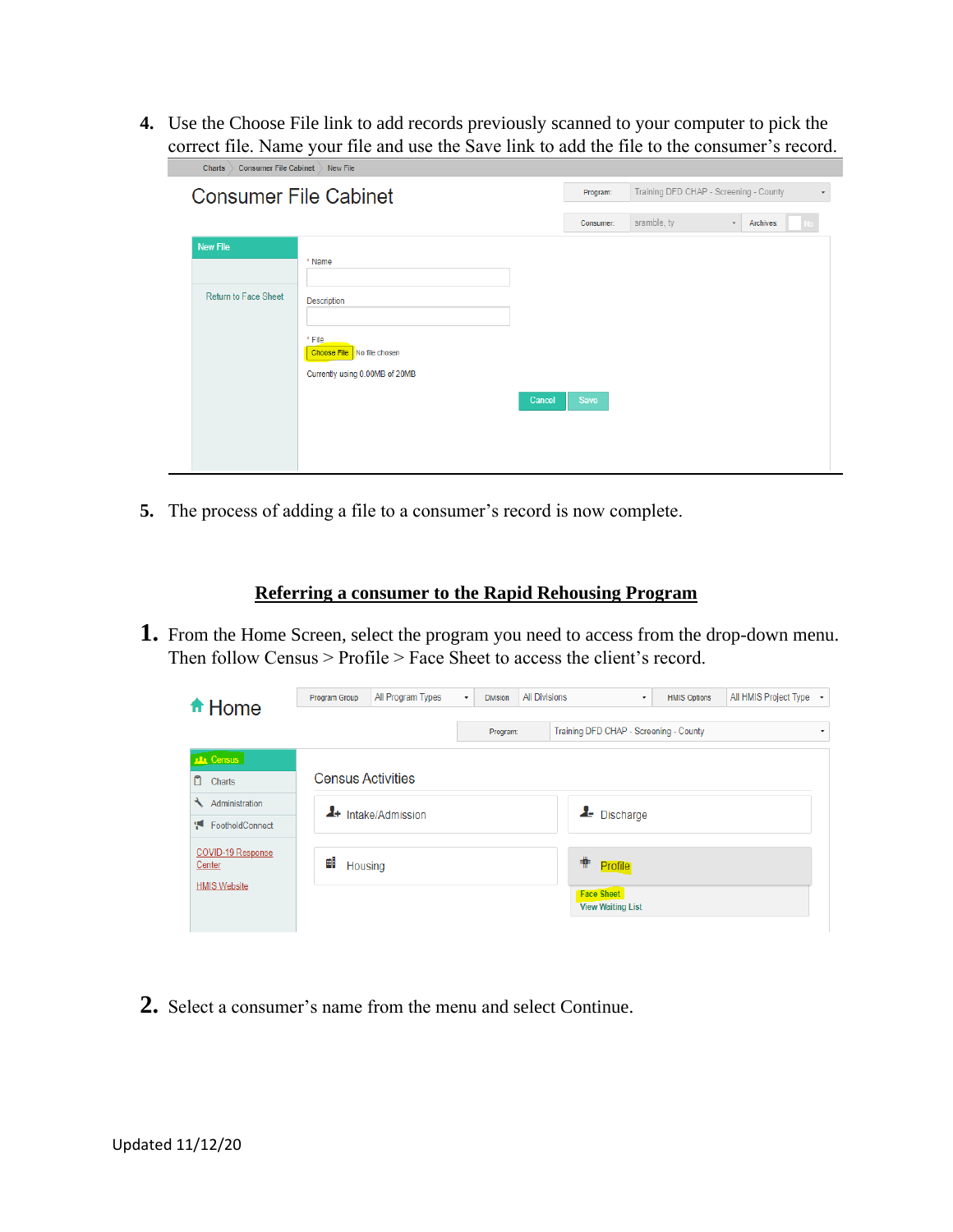**3.** Locate the Select Program for Placement field. Choose the correct program from the drop-down menu and select Make Placement. A message will be sent to the receiving agency to complete the referral process.

| <b>Referred By:</b>                                                                      | NJHMFA-Self Referral - Self   Update Referral Source                                                                                                             |
|------------------------------------------------------------------------------------------|------------------------------------------------------------------------------------------------------------------------------------------------------------------|
| <b>Intake / Admission:</b>                                                               | 09/03/2020 / 09/03/2020                                                                                                                                          |
| <b>Last Visit:</b>                                                                       | <b>Never</b>                                                                                                                                                     |
| Last Service Contact Date:                                                               |                                                                                                                                                                  |
| <b>Alerts Information from Admission Note</b>                                            |                                                                                                                                                                  |
| No Allergies<br>No Danger to Others<br>No Danger to Self<br>No Drug/Alcohol Use or Abuse | No Medication Side Effects<br>No Needle Disposal Issue (e.g. Diabetes)<br>No Physical/Sexual Abuse or Neglect (No Victim No Abuser)<br>No Other                  |
| Alerts,<br>Barriers,<br><b>Risks:</b>                                                    | HRA 2000 Conditions:                                                                                                                                             |
| <b>Select Program for Placement:</b>                                                     | <b>Make Placement</b><br>v                                                                                                                                       |
|                                                                                          |                                                                                                                                                                  |
| <b>Information Sharing Level:</b>                                                        |                                                                                                                                                                  |
| disbursements via the HMIS system with other partner agencies.                           | a) I agree to share my name, gender, ancestry, program enrollment and exit dates, demographic information, miscellaneous section, and contacts information, cash |

4. The process for referring a consumer is now complete.

#### **Checking Referral Completion Status**

- 1. From the Home Screen, select the program you need to access from the drop-down menu. Then follow Census > Intake/Admission.
- 2. On the Intake/Admission search screen, select Reports from the Database drop-down menu.

#### **Intake / Admission Search**

| <b>Program</b>                                        |                                                                 |           |              |            |  |  |  |  |  |
|-------------------------------------------------------|-----------------------------------------------------------------|-----------|--------------|------------|--|--|--|--|--|
| Training DFD CHAP - Screening - County<br>$\check{ }$ |                                                                 |           |              |            |  |  |  |  |  |
|                                                       | 1. Search for existing referrals using identifying information: |           |              |            |  |  |  |  |  |
|                                                       | <b>First Name</b>                                               | Last Name | <b>Alias</b> | <b>SSN</b> |  |  |  |  |  |
|                                                       |                                                                 |           |              |            |  |  |  |  |  |

3. Select Central Intake Report button found at the bottom of the page.

| <b>OReferral Information Summary Report Only?</b>                                                                                                 |
|---------------------------------------------------------------------------------------------------------------------------------------------------|
| Omit Referral Source Contact Person?                                                                                                              |
|                                                                                                                                                   |
| Central Intake Report<br><b>CONTINUE</b><br><b>Referral Activity Report</b><br><b>HMIS Intake ReportBuilder</b><br>Intake/Admission ReportBuilder |